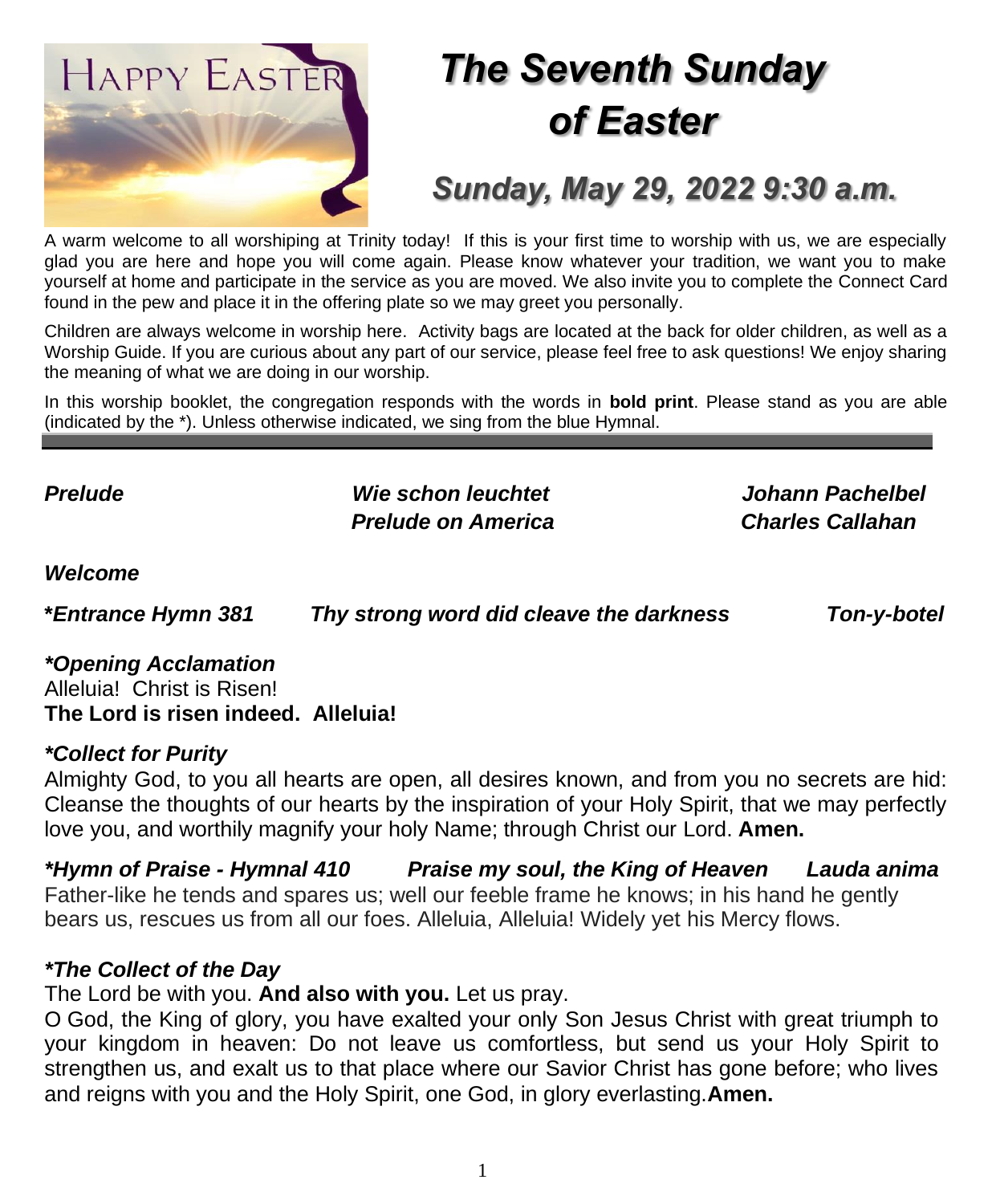# *The Lessons*

### *First Reading* Acts 16:16-34

A reading from Acts.

With Paul and Silas, we came to Philippi in Macedonia, a Roman colony, and, as we were going to the place of prayer, we met a slave girl who had a spirit of divination and brought her owners a great deal of money by fortune-telling. While she followed Paul and us, she would cry out, "These men are slaves of the Most High God, who proclaim to you a way of salvation." She kept doing this for many days. But Paul, very much annoyed, turned and said to the spirit, "I order you in the name of Jesus Christ to come out of her." And it came out that very hour.

But when her owners saw that their hope of making money was gone, they seized Paul and Silas and dragged them into the marketplace before the authorities. When they had brought them before the magistrates, they said, "These men are disturbing our city; they are Jews and are advocating customs that are not lawful for us as Romans to adopt or observe." The crowd joined in attacking them, and the magistrates had them stripped of their clothing and ordered them to be beaten with rods. After they had given them a severe flogging, they threw them into prison and ordered the jailer to keep them securely. Following these instructions, he put them in the innermost cell and fastened their feet in the stocks.

About midnight Paul and Silas were praying and singing hymns to God, and the prisoners were listening to them. Suddenly there was an earthquake, so violent that the foundations of the prison were shaken; and immediately all the doors were opened and everyone's chains were unfastened. When the jailer woke up and saw the prison doors wide open, he drew his sword and was about to kill himself, since he supposed that the prisoners had escaped. But Paul shouted in a loud voice, "Do not harm yourself, for we are all here." The jailer called for lights, and rushing in, he fell down trembling before Paul and Silas. Then he brought them outside and said, "Sirs, what must I do to be saved?" They answered, "Believe on the Lord Jesus, and you will be saved, you and your household." They spoke the word of the Lord to him and to all who were in his house. At the same hour of the night he took them and washed their wounds; then he and his entire family were baptized without delay. He brought them up into the house and set food before them; and he and his entire household rejoiced that he had become a believer in God.

The Word of the Lord. **Thanks be to God.**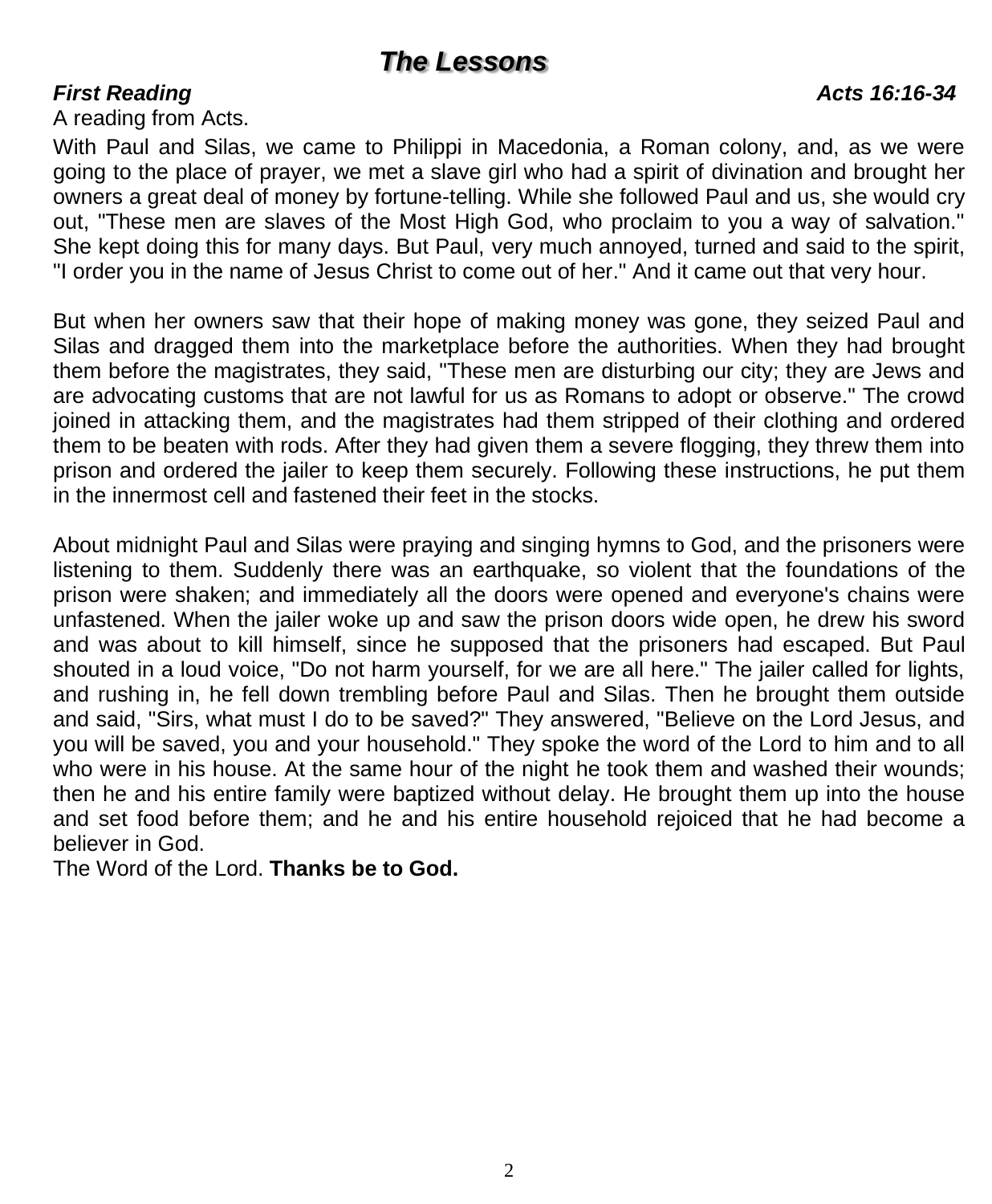### *Psalm 97*

*Spoken*

- 1 The LORD is King;
	- let the earth rejoice; \*
	- let the multitude of the isles be glad.
- 2 Clouds and darkness are round about him, \*
	- righteousness and justice are the foundations of his throne.
- 3 A fire goes before him \*

and burns up his enemies on every side.

4 His lightnings light up the world; \*

the earth sees it and is afraid.

5 The mountains melt like wax at the presence of the LORD, \*

at the presence of the Lord of the whole earth.

6 The heavens declare his righteousness, \*

and all the peoples see his glory.

- 7 Confounded be all who worship carved images and delight in false gods! \* Bow down before him, all you gods.
- 8 Zion hears and is glad, and the cities of Judah rejoice, \* because of your judgments, O LORD.
- 9 For you are the LORD, most high over all the earth; \* you are exalted far above all gods.
- 10 The LORD loves those who hate evil; \* he preserves the lives of his saints and delivers them from the hand of the wicked.
- 11 Light has sprung up for the righteous, \* and joyful gladness for those who are truehearted.
- 12 Rejoice in the LORD, you righteous, \* and give thanks to his holy Name.

# *Second Reading Revelation 22:12-14, 16-17, 20-21*

A reading from Revelation.

At the end of the visions I, John, heard these words: "See, I am coming soon; my reward is with me, to repay according to everyone's work. I am the Alpha and the Omega, the first and the last, the beginning and the end." Blessed are those who wash their robes, so that they will have the right to the tree of life and may enter the city by the gates. "It is I, Jesus, who sent my angel to you with this testimony for the churches. I am the root and the descendant of David, the bright morning star." The Spirit and the bride say, "Come." And let everyone who hears say, "Come." And let everyone who is thirsty come. Let anyone who wishes take the water of life as a gift. The one who testifies to these things says, "Surely I am coming soon." Amen. Come, Lord Jesus! The grace of the Lord Jesus be with all the saints. Amen.

The Word of the Lord. **Thanks be to God.**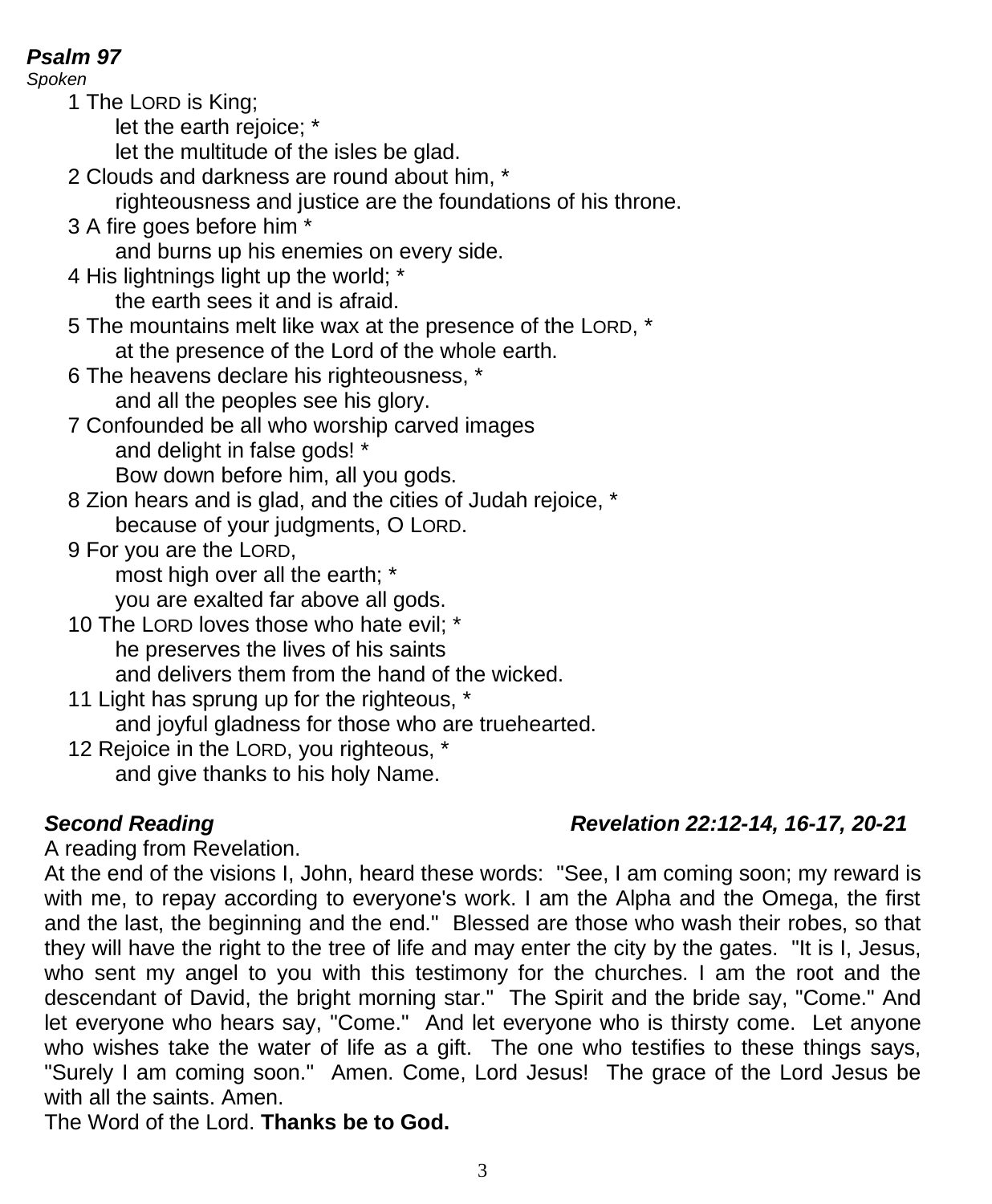*Please stand as you are able.* 

#### *\*The Holy Gospel John 17:20-26*

The Holy Gospel of our Lord Jesus Christ, according to John.

Jesus prayed for his disciples, and then he said. "I ask not only on behalf of these, but also on behalf of those who will believe in me through their word, that they may all be one. As you, Father, are in me and I am in you, may they also be in us, so that the world may believe that you have sent me. The glory that you have given me I have given them, so that they may be one, as we are one, I in them and you in me, that they may become completely one, so that the world may know that you have sent me and have loved them even as you have loved me. Father, I desire that those also, whom you have given me, may be with me where I am, to see my glory, which you have given me because you loved me before the foundation of the world.

"Righteous Father, the world does not know you, but I know you; and these know that you have sent me. I made your name known to them, and I will make it known, so that the love with which you have loved me may be in them, and I in them."

The Gospel of the Lord. **Praise to you, Lord Christ.**

#### *The Sermon Rev. Andrea Castner Wyatt*

#### *\*The Nicene Creed*

**We believe in one God, the Father, the Almighty, maker of heaven and earth, of all that is, seen and unseen. We believe in one Lord, Jesus Christ, the only Son of God, eternally begotten of the Father, God from God, Light from Light, true God from true God, begotten, not made, of one Being with the Father. Through him all things were made. For us and for our salvation he came down from heaven: by the power of the Holy Spirit he became incarnate from the Virgin Mary, and was made man. For our sake he was crucified under Pontius Pilate; he suffered death and was buried. On the third day he rose again in accordance with the Scriptures; he ascended into heaven and is seated at the right hand of the Father. He will come again in glory to judge the living and the dead, and his kingdom will have no end. We believe in the Holy Spirit, the Lord, the giver of life, who proceeds from the Father and the Son. With the Father and the Son he is worshiped and glorified. He has spoken through the Prophets. We believe in one holy catholic and apostolic Church. We acknowledge one baptism for the forgiveness of sins. We look for the resurrection of the dead, and the life of the world to come. Amen.**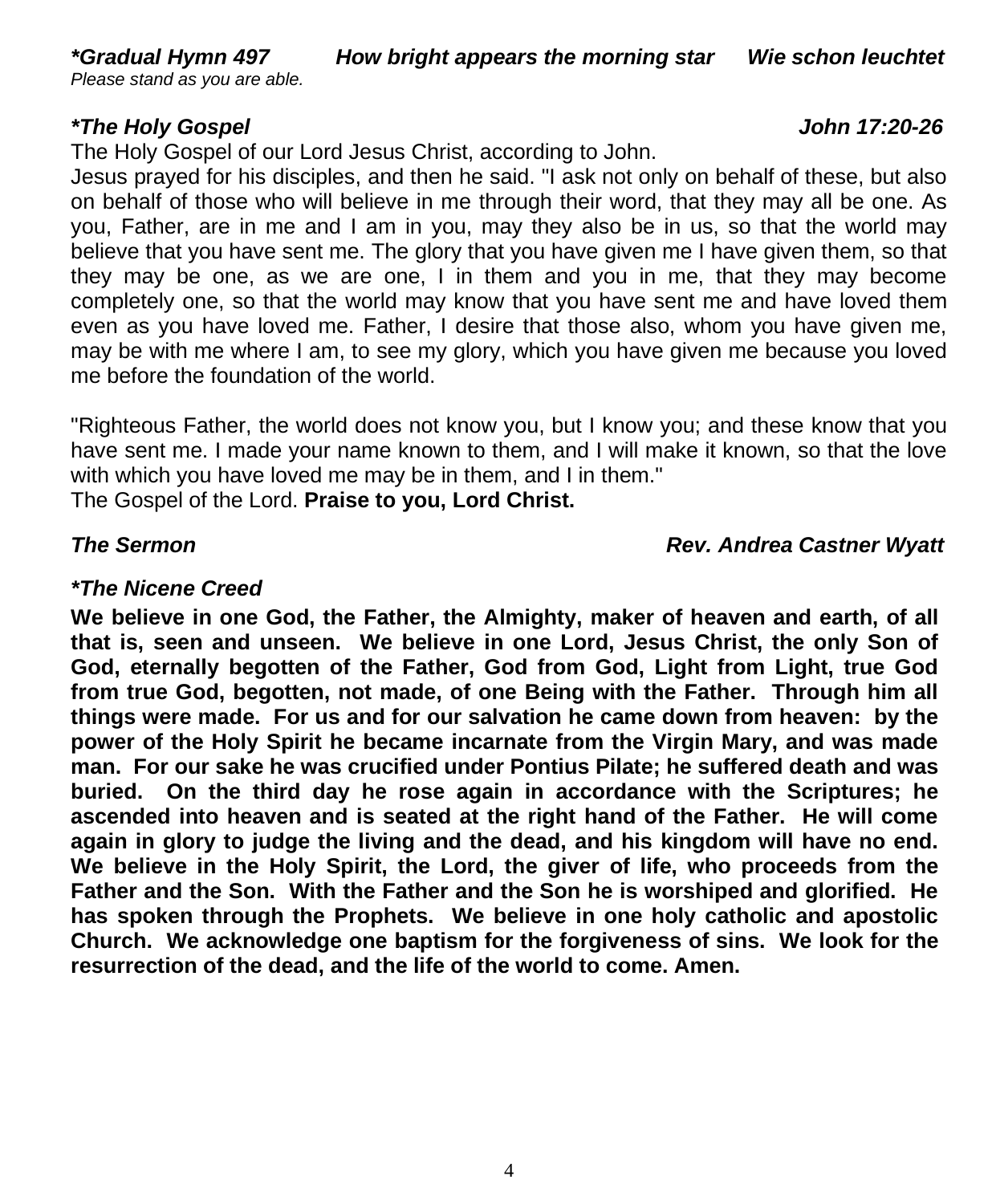#### *\*Easter Prayers of the People*

Awake, O Sleeper, rise from death, and Christ will give us life!

Bring newness and change to our church, O God, that we might serve you with courage and grace. **Awake, O Church, rise from death, and Christ will give you life!**

Bring newness and change to our world, O God, that all might know the goodness of your love. **Awake, O World, rise from death, and Christ will give you life!**

Bring newness and change to our nation, O God, that each person might share and honor the other. **Awake, O People, rise from death, and Christ will give you life!**

Bring newness and change for the suffering, O God, that they might know your saving help. Arlene, Maureen, Bode, Janet, Rick, Marie, Jennifer, Joyce, Larry, Martha, Oliver, Jacky, John, Roger, Margaret, Maria, Audra. *(The people add their petitions and thanksgivings aloud or silently.)*

### **Awake, O Sorrowful, rise from death, and Christ will give you life!**

Bring newness and change to even the departed, O God, that they might forever grow in your likeness: We pray for the family of Megan Parsons, that they might find comfort in God's healing love. *(The people add their prayers aloud or silently.)*

### **Awake, O Saints, rise from death, and Christ will give you life!**

Awake, O Sleeper, rise from death, for Christ has burst forth from the tomb, making all things new. Rise and live, says the Lord. This day God has made for life and all joy! Amen, Alleluia! **Alleluia! Amen!**

#### *\*The Peace*

The peace of the Lord be always with you. **And also with you.** 

#### *Announcements*

# *The Holy Communion*

Walk in love, as Christ loves us and gave himself for us, an offering and sacrifice to God.

#### *\*Presentation of the Gifts*

*Representatives of the congregation bring the people's offerings of bread and wine, money and food bank donations to the celebrant. The people stand while the offerings are presented.* 

#### *\*Presentation Come With Us, O Blessed Jesus J.S. Bach*

 *Soloist: Carolyn Flagerholm*

### *\*Hymn 380 Old Hundredth*

Praise God from whom all blessings flow; Praise him all creatures here below; praise him above, ye heavenly host; praise Father,Son and Holy Ghost.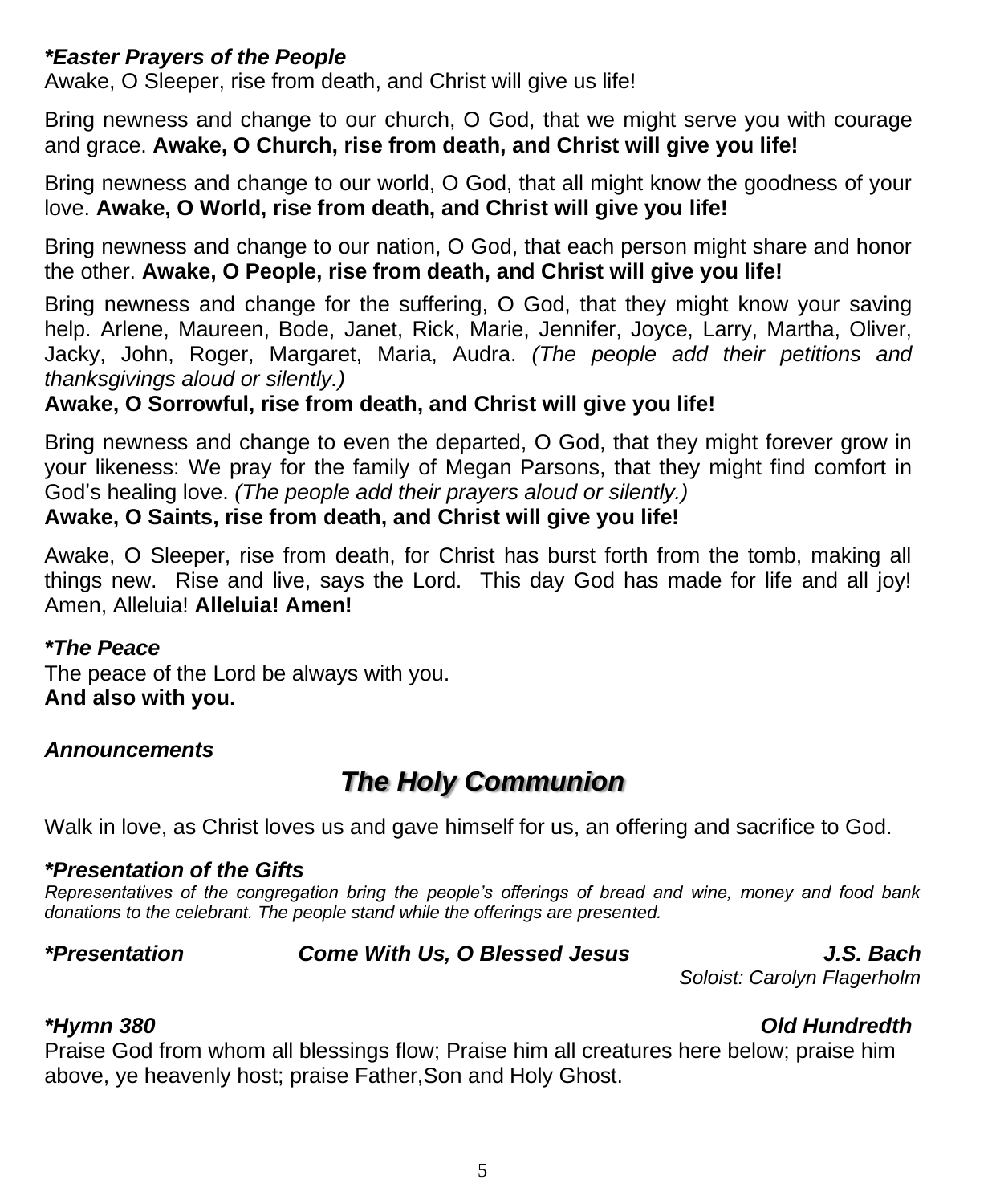### *\*The Great Thanksgiving*

The Lord be with you. **And also with you.**  Lift up your hearts.

**We lift them to the Lord.** 

Let us give thanks to the Lord our God.

#### **It is right to give our thanks and praise.**

It is right, and a good and joyful thing, always and everywhere to give thanks to you, Father Almighty, Creator of heaven and earth.

*The Celebrant prays an appropriate preface*

Therefore we praise you, joining our voices with Angels and Archangels and with all the company of heaven, who for ever sing this hymn to proclaim the glory of your Name:

### *Sanctus S 130 Schubert*

*The Celebrant continues*

Holy and gracious Father: In your infinite love you made us for yourself; and, when we had fallen into sin and become subject to evil and death, you, in your mercy, sent Jesus Christ, your only and eternal Son, to share our human nature, to live and die as one of us, to reconcile us to you, the God and Father of all. He stretched out his arms upon the cross, and offered himself in obedience to your will, a perfect sacrifice for the whole world. On the night he was handed over to suffering and death, our Lord Jesus Christ took bread; and when he had given thanks to you, he broke it, and gave it to his disciples, and said, "Take, eat: This is my Body, which is given for you. Do this for the remembrance of me." After supper he took the cup of wine; and when he had given thanks, he gave it to them, and said, "Drink this, all of you: This is my Blood of the new Covenant, which is shed for you and for all for the forgiveness of sins. Whenever you drink it, do this for the remembrance of me." Therefore we proclaim the mystery of faith:

### **Christ has died. Christ is risen. Christ will come again.**

#### *The Celebrant continues*

We celebrate the memorial of our redemption, O Father, in this sacrifice of praise and thanksgiving. Recalling his death, resurrection, and ascension, we offer you these gifts. Sanctify them by your Holy Spirit to be for your people the Body and Blood of your Son, the holy food and drink of new and unending life in him. Sanctify us also that we may faithfully receive this holy Sacrament, and serve you in unity, constancy, and peace; and at the last day bring us with all your saints into the joy of your eternal kingdom. *All this we ask through your Son Jesus Christ. By him, and with him, and in him, in the unity of the Holy Spirit all honor and glory is yours, Almighty Father, now and for ever. AMEN.*

### *The Lord's Prayer*

And now, as our Savior Christ has taught us, we are bold to say,

**Our Father, who art in heaven, hallowed be thy Name, thy kingdom come, thy will be done, on earth as it is in heaven. Give us this day our daily bread. And forgive us our trespasses, as we forgive those who trespass against us. And lead us not into temptation, but deliver us from evil. For thine is the kingdom, and the power, and the glory, for ever and ever. Amen.**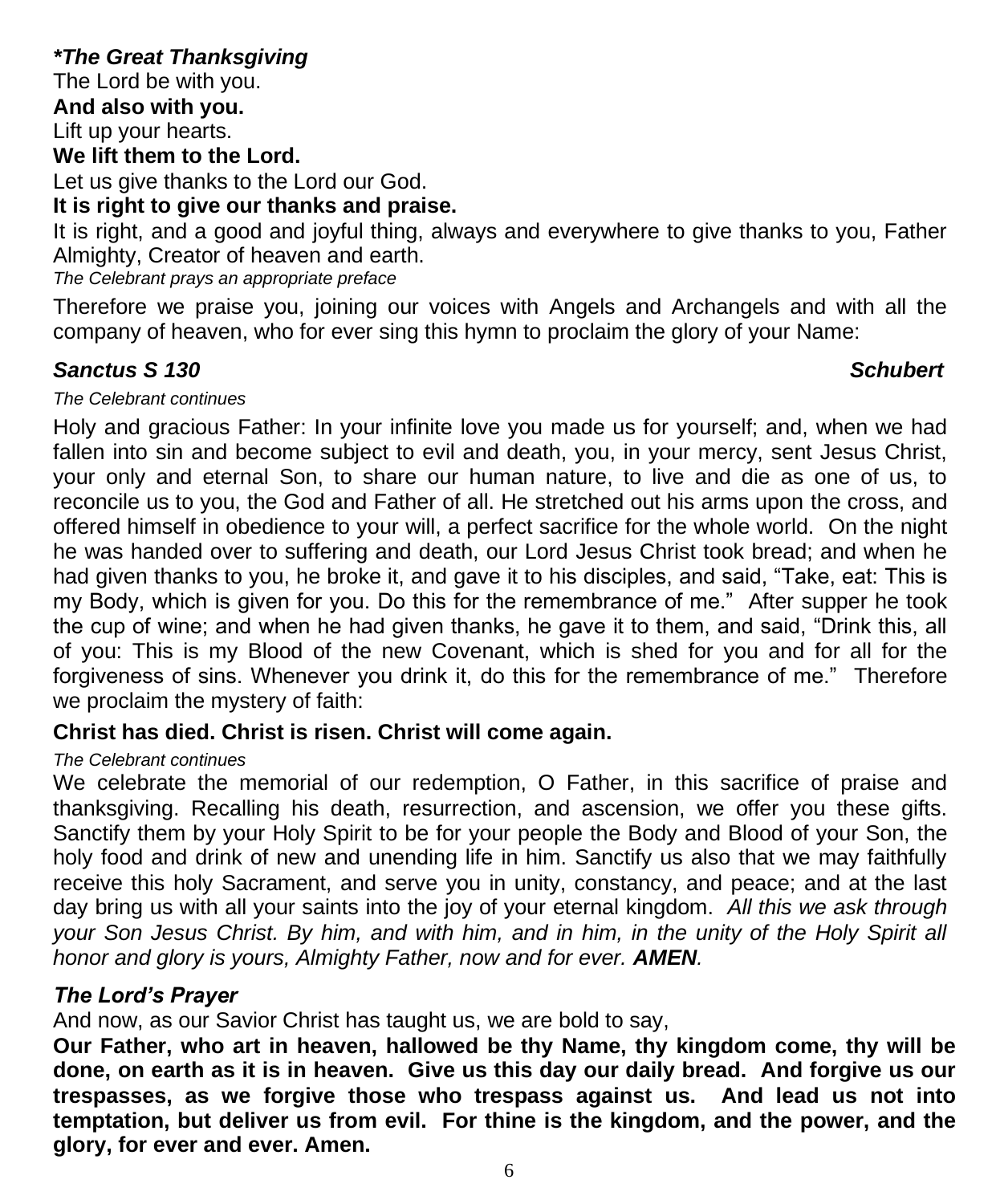#### *\*Fraction Anthem S 154 Hurd*

#### *Communion*

*If you prefer not to receive communion and would like a blessing, please come to the altar rail with your arms crossed over your chest. If you need communion brought to your seat, please tell an usher. Please indicate at the rail, if you require a gluten-free wafer. Our Bishop has granted permission to return to the Common Cup, but we remind you that it is completely optional for those who remain cautious. Intinction is not recommended. Communion in one form, the bread is considered a full communion.*

#### *Communion Voluntary Cantabile Sacra #30 Paul Page*

*''My prayer shall rise like incense before you, my hands like an evening sacrifice." — Psalm 141*

#### *\*Communion Hymn 318 Hear O My Lord Nyack*

#### *Sending out of Lay Eucharistic Visitors*

*(LEV: A trained lay person who provides the sacrament to those who are hospitalized, homebound, and in nursing homes. LEV's are trained to lead a brief prayer service before sharing the blessed bread and wine of Holy Communion.)*

In the name of God and of this congregation we send you forth to share this Eucharist with Marie, Joyce and Alveta. Let us pray. **You carry the prayer of us all as you take this Sacrament of Christ's presence. May those who receive it be strengthened and encouraged in the life we find together in our Lord Jesus Christ. Amen.**

#### *\*Postcommunion Prayer*

Let us pray*.*

**Eternal God, heavenly Father, you have graciously accepted us as living members of your Son our Savior Jesus Christ, and you have fed us with spiritual food in the Sacrament of his Body and Blood. Send us now into the world in peace, and grant us strength and courage to love and serve you with gladness and singleness of heart; through Christ our Lord. Amen.**

#### *\*Blessing*

May Almighty God, who has redeemed us and made us his children through the resurrection of his Son our Lord, bestow upon you the riches of his blessing. May God, who through the water of baptism has raised us from sin into newness of life, make you holy and worthy to be united with Christ for ever. May God, who has brought us out of bondage to sin into true and lasting freedom in the Redeemer, bring you to your eternal inheritance. And the blessing of God Almighty, the Father, the Son, and the Holy Spirit, be upon you and remain with you forever. **Amen.**

#### *\*Recessional Hymn 719 O beautiful for spacious skies Materna*

*As the cross passes your pew, please turn to face the back of the church as we are sent out into the world to love and serve.*

#### *\*Dismissal*

Let us go forth in the name of Christ. Alleluia, Alleluia. **Thanks be to God. Alleluia, Alleluia.**

*Organ Postlude Trumpet Voluntary by Tim Attride*

*Our service of worship is now over. Our worship through service now begins.*